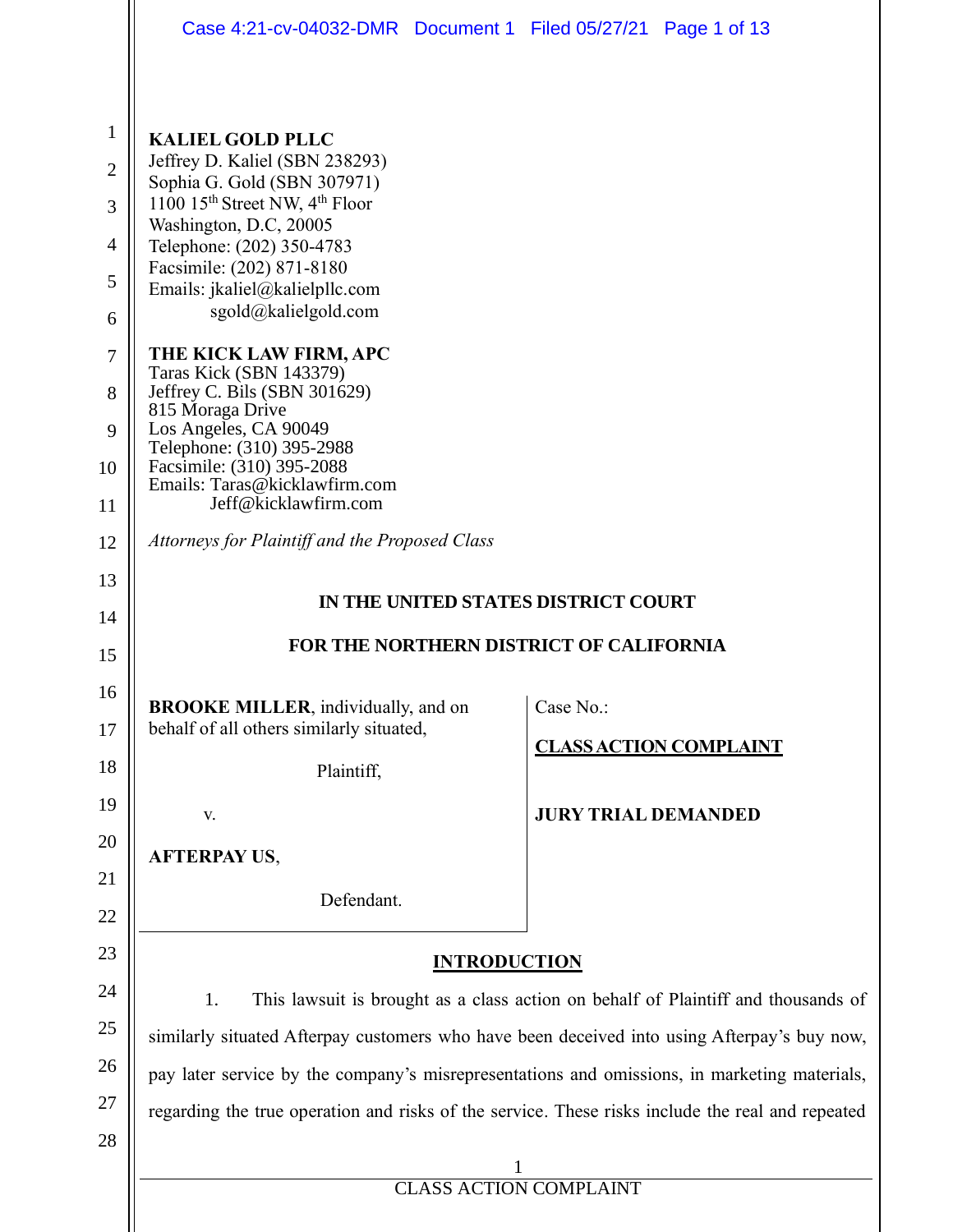risk of multiple insufficient funds fees ("NSF fees") or overdraft fees imposed by users' banks as a result of automated Afterpay transfers from consumers' checking accounts.

2. As Afterpay has explosively grown in popularity in the U.S., it has concealed a hidden scourge: hundreds of thousands of overdraft and NSF Fees its already-struggling users have to pay for using the service.

3. Afterpay specifically targets young and poor consumers and those struggling to make ends meet on a week-to-week basis. This group is its core constituency.

4. To that group, Afterpay purports to offer a solution to cash-strapped consumers: Afterpay prominently markets itself as a service that allows users to pay for purchases at a later date, with no interest, no fees and no hassle. These representations are false. In fact, there are huge, undisclosed fees and interest associated with using the service.

5. Afterpay's services thus cause unsuspecting consumers like Plaintiff to incur significant overdraft and NSF fees on their linked bank accounts.

6. Unfortunately, Afterpay's operation, along with its deceptive and incomplete marketing materials, means that users like Plaintiff end up paying huge amounts of fees and interest, which Afterpay falsely assures users they will not receive.

7. In its rush to tout itself as convenient, simple, automatic, and free, Afterpay does not disclose that overdraft and NSF fees are a likely and devastating consequence of the use of its service. No reasonable consumer would run this risk.

8. This massive risk is known to Afterpay but is omitted from all of its marketing.

9. Had Plaintiff and the Class members known of the true operation and risks of the Afterpay service, they would not used the Afterpay service.

10. Plaintiff and the Class members have been injured by Afterpay's practices. Plaintiff brings this action on behalf of themselves, the putative Class, and the general public. Plaintiff seeks actual damages, punitive damages, restitution, and an injunction on behalf of the general public to prevent Afterpay from continuing to engage in its illegal practices as described herein. ///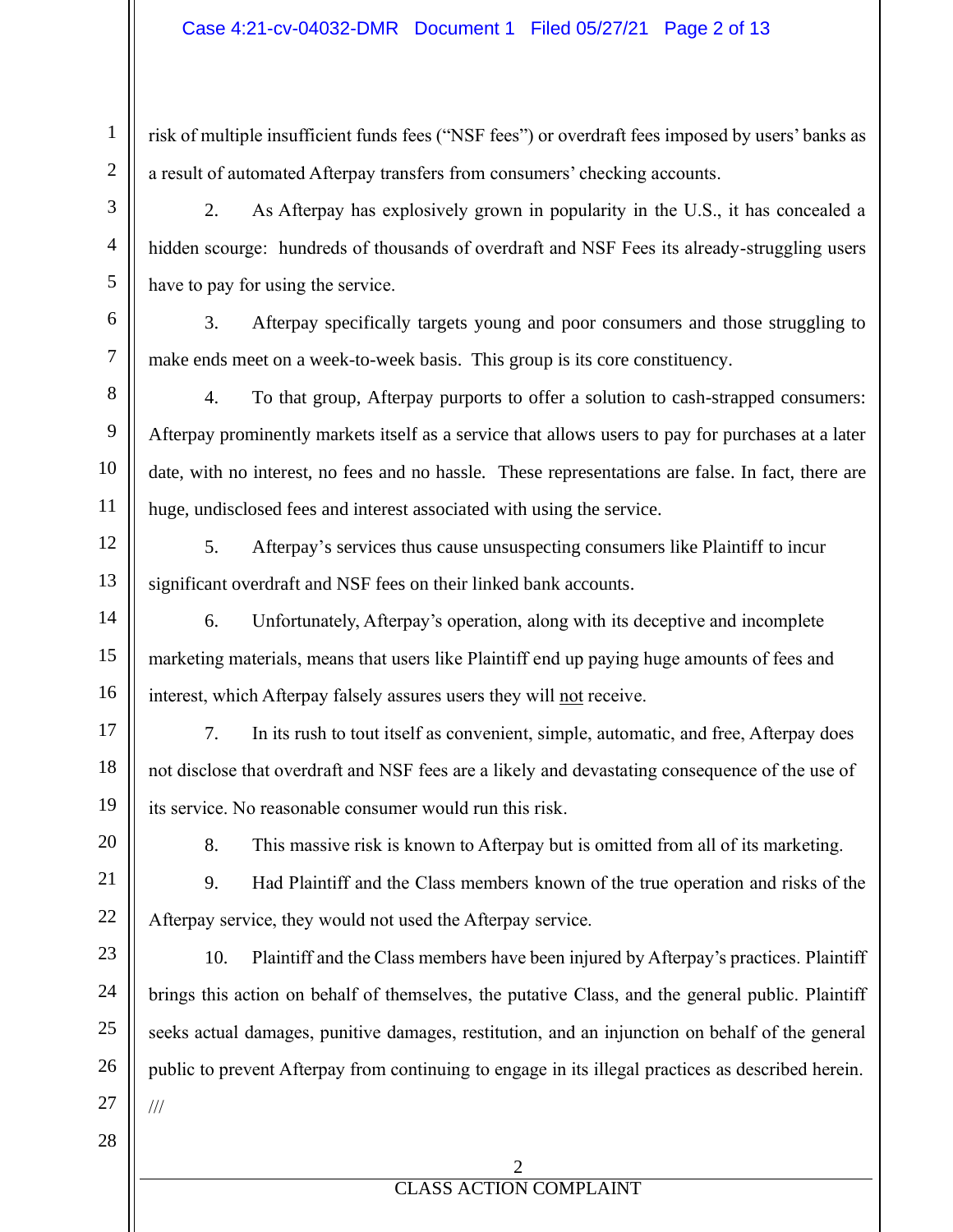#### **PARTIES**

11. Plaintiff Brooke Miller is a citizen and resident of Springfield, Missouri.

12. Defendant Afterpay US is a California corporation with its principal place of business in San Francisco, CA.

#### **JURISDICTION AND VENUE**

13. This Court has jurisdiction over the subject matter of this action pursuant to 28 U.S.C. § 1332(d)(2), because the matter in controversy exceeds \$5,000,000, exclusive of interest and costs, and is a class action in which at least one member of the class is a citizen of a different State than Defendant. The number of members of the proposed Classes in aggregate exceeds 100 users. 28 U.S.C. § 1332(d)(5)(B).

14. This Court has personal jurisdiction over the Defendant because it regularly conducts and/or solicits business in, engages in other persistent courses of conduct in, and/or derives substantial revenue from products and/or services provided to persons in this District.

15. Venue is proper in this District pursuant to 28 U.S.C. § 1391(b) because Defendant resides in this District and because a substantial part of the events or omissions giving rise to the claims occurred in this District.

### **FACTUAL ALLEGATIONS**

#### **A. Overview**

16. Founded in Australia in 2016, Afterpay has expanded to become one of the largest buy now, pay later services in the U.S.

17. The concept of "buy now, pay later" has existed since the birth of credit cards. Afterpay has expanded this concept to offer point-of-sale loans for online and in-store purchases through its mobile app, allowing users to avoid paying in full for products at hundreds of online and in-person stores by breaking up payments into four installments—allowing users to pay off a purchase over the next six weeks.

18. According to the Afterpay website and marketing materials, the service is completely free, with no interest or hidden fees.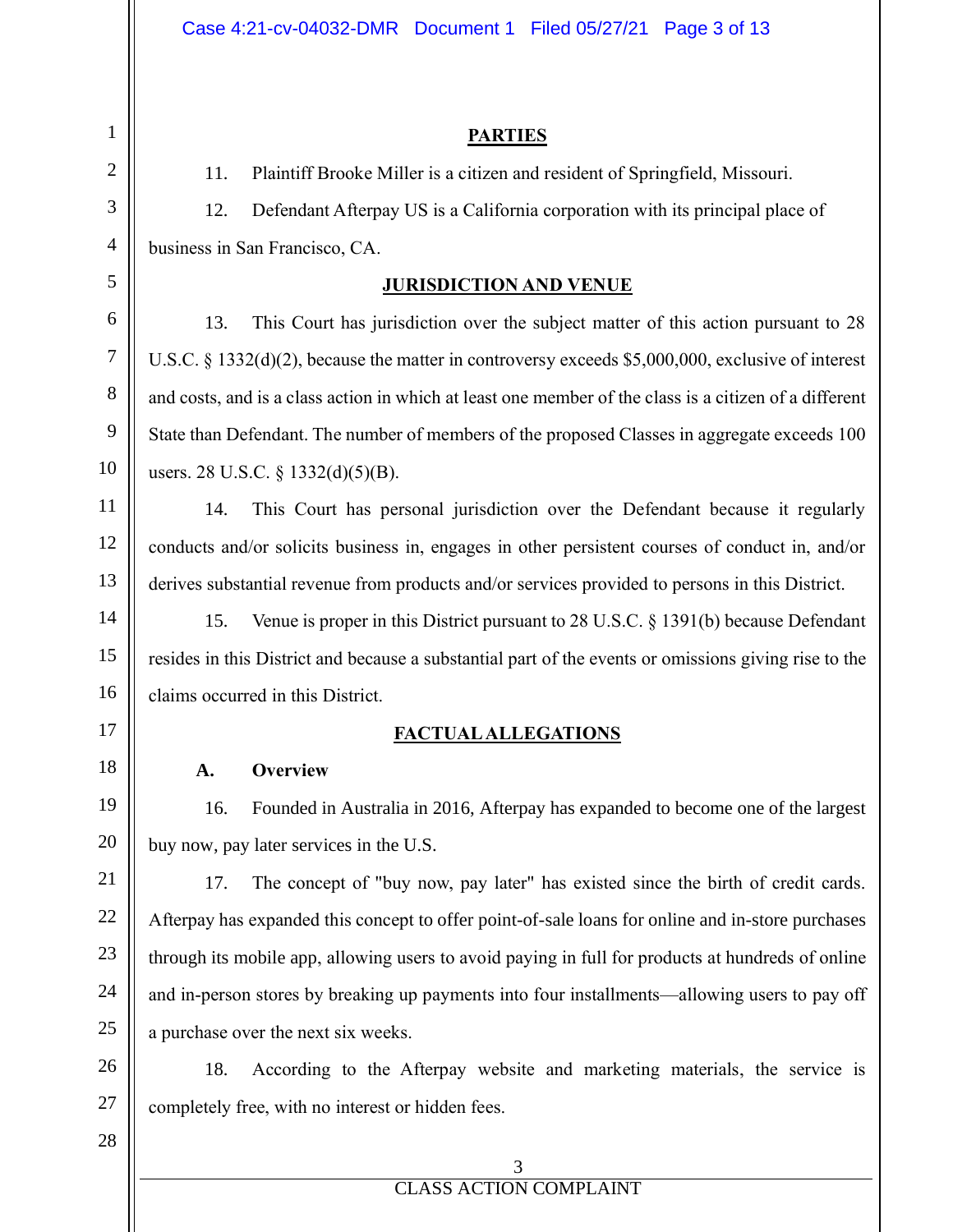19. Here's how it works. At checkout at an in-person store, or online, a user is offered a Afterpay loan as an alternative to other, traditional methods of payment. During that checkout experience, Afterpay offers short marketing messages regarding its supposedly fee-free service.

20. If a user chooses to use Afterpay, she provides basic personal details like name, date of birth and address, debit card. She then is provided specific payment plan details.

21. For example, if the total purchase is \$50, Afterpay breaks that total into four payments of \$12.50, with the first installment due at checkout and the remaining three deducted over the next six weeks. The user's debit card will be charged for the first payment and automatically charged for the remaining three payments until the balance is paid in full.

22. The whole process takes a few seconds—and at no time during that process does Afterpay warn potential users of the true risks of using its service. To the contrary, during the checkout and sign up processes, Afterpay repeatedly touts itself as a free service—without "surprises."

23. Afterpay's marketing and public communications stress that it is a service that allows users to avoid overdraft fees, interest and other predatory charges.

24. Its marketing, website, and app promises:

## **Shop online and in stores. Pay over 6 weeks interest free.**

# **Afterpay. It's the better way to pay.**

## **Signing up is simple.**

No long applications or complicated terms & conditions. Have your email, phone number, address, DOB, and debit/credit card handy—that's it.

## **Get what you need right now.**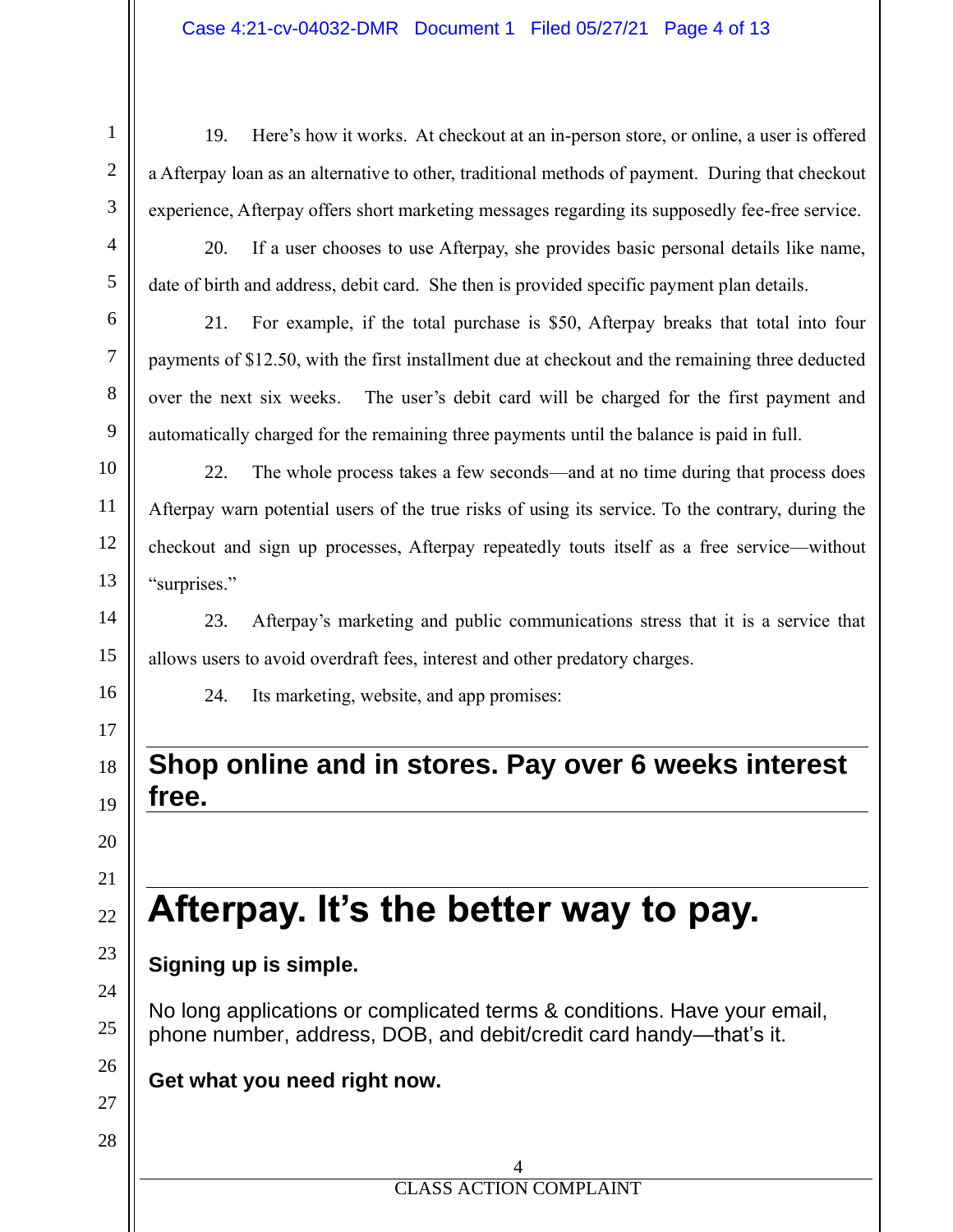Make your first payment today and the rest over 6 weeks. It really is that simple.

## **Manage with smart limits.**

Check your available spend and stay within budget. And spend wisely with limits that gradually increase with on-time payments.

## **We've got your back.**

We'll send reminders, so you never miss a payment. And if you do, we pause your account until you're back on track. There are no fees when you pay on time. And late fees are capped at 25% of the purchase price.

25. Similarly, the Afterpay interface promises:

## **We´ve pioneered a better way to pay.**

No external credit checks, no interest, no fees when you pay on time, no surprises and our customers love us for it.

26. But there is a "surprise." A big one. There can also be huge amounts of "interest"

and "fees," albeit not assessed by Afterpay, in the form of overdraft fees assessed by banks.

27. Overdraft fees, which banks charge when they pay small-dollar purchases into an insufficient account balance, are a highly profitable part of the banking sector that exclusively targets the very poor. According to a 2017 study by the Consumer Financial Protection Bureau, 5 percent of all bank accounts have over 20 overdrafts a year, which produce 63.3 percent of all overdraft fees paid by consumers. Another 4.2 percent of bank accounts have over ten overdrafts a year and make up more than 15 percent of fees paid by consumers.

28. This is the same group of consumers that Afterpay targets with its marketing: consumers living paycheck to paycheck. As a result, Afterpay knew or should have know that such users were at extreme risk of overdraft fees when using the Afterpay service.

1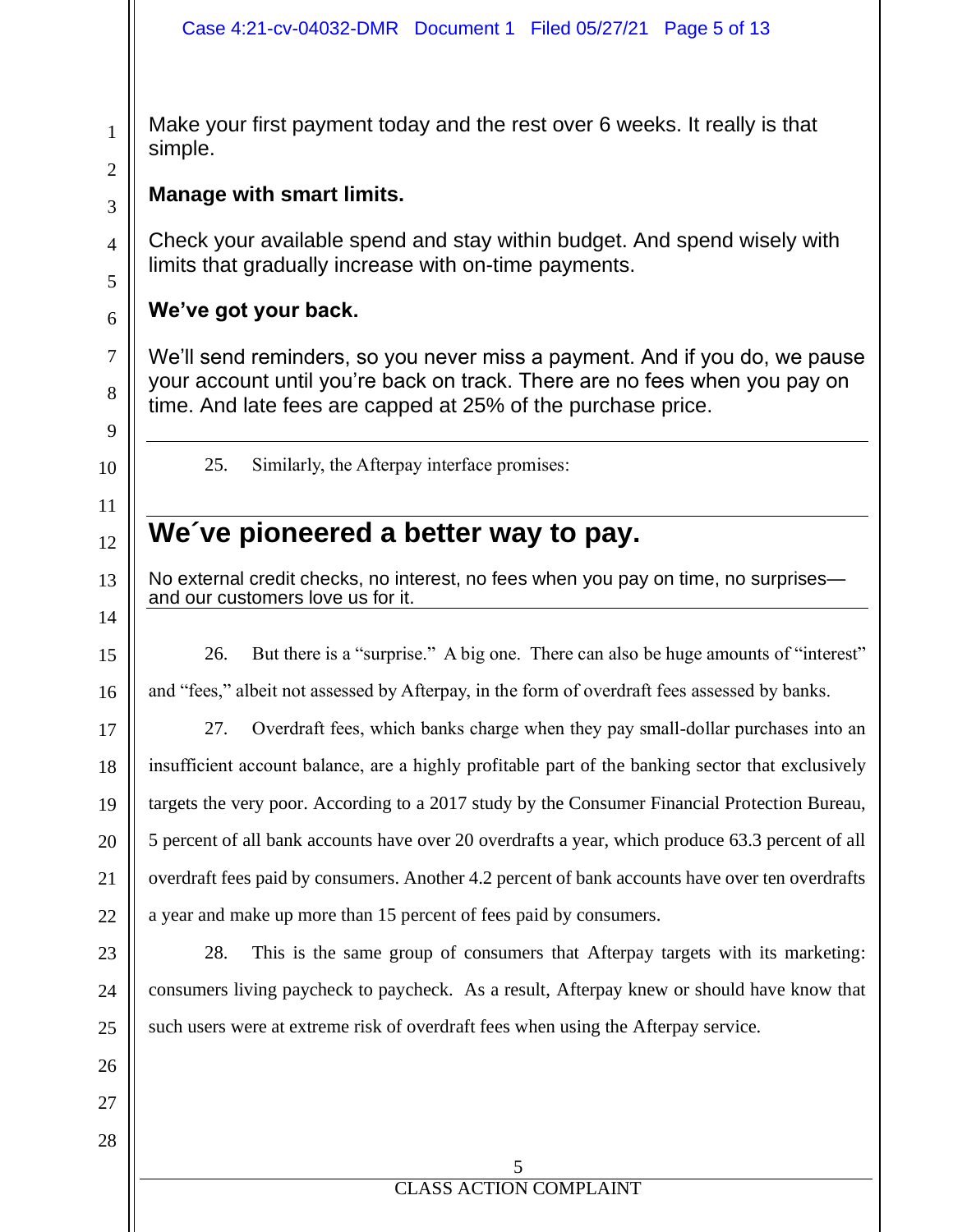#### Case 4:21-cv-04032-DMR Document 1 Filed 05/27/21 Page 6 of 13

29. When a bank pays an overdraft, it makes a loan to its accountholder in the amount of the overdraft. The overdraft fee is a payment the accountholder makes for the extension of credit for the overdrawn amount.

30. A 2008 Federal Deposit Insurance Corporation (FDIC) study showed that overdraft fees carry an effective APR in excess of 3,500 percent.

31. In short, the entire premise of Afterpay is to provide immediate access to goods and services and avoid bank fees and interest charges. That is why consumers are shocked to discover that Afterpay causes significant bank fees and interest charges.

32. Using Afterpay's services causes unsuspecting consumers like Plaintiff to incur massive fees on their linked bank accounts.

33. Afterpay misrepresents (and omits facts about) the true nature, benefits, and risks of its service, functioning of which means that users are at extreme and undisclosed risk of expensive bank fees when using Afterpay. Had Plaintiff been adequately informed of these risks, she would not have used Afterpay.

34. As alleged herein, Plaintiff had no idea that small, automatic Afterpay repayments could cause \$35-each in overdraft fees from her bank.

17

1

2

3

4

5

6

7

8

9

10

11

12

13

14

15

16

18

19

20

21

22

23

24

25

26

27

#### **B. Plaintiff's Experience**

35. When Plaintiff signed up for Afterpay and were induced to provide Afterpay with their highly sensitive banking information, she was not aware that Afterpay's service had a significant "surprise" and that significant "interest" and "fees" could result.

36. For example, in November, 2020, Plaintiff made a purchase using Afterpay.

37. On December 14, 2020, Afterpay made a deduction from her checking account at Central Bank of the Ozarks in the amount of \$15.47, as a partial repayment of that purchase. That deduction caused a \$35 OD Fee at Central Bank of the Ozarks.

### **C. Afterpay's Deceptive Marketing**

28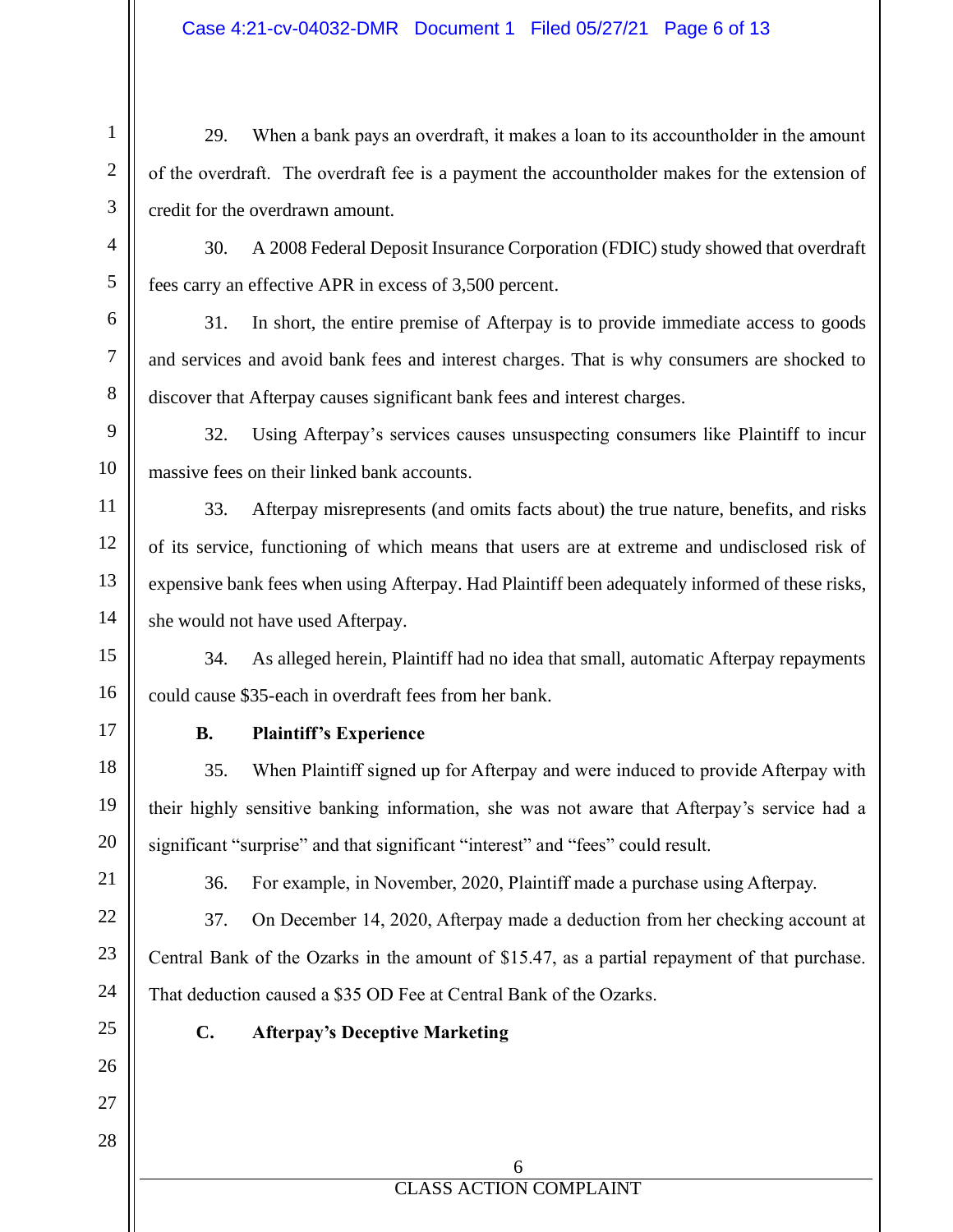38. In marketing and promotions, Afterpay describes its service as simple, convenient, and easy—a no-fee, no-interest way for consumers to receive their purchases before they have money to pay for them.

39. Afterpay's marketing never warns consumers of the extreme and crushing NSF and overdraft fee risk of using the service.

40. Afterpay conceals from users the punishing risk of NSF and overdraft fees on small dollar Afterpay repayments.

41. Afterpay's marketing materials—including within the app, in app stores, and on Afterpay's website—never disclose these risks and material facts, instead luring consumers to sign up for and use the service with promises of ease, convenience, and fee/interest avoidance.

42. Afterpay knows that its service is likely to cause its low-income users to incur large bank fees.

43. Afterpay's representations—which all users view during the sign-up process—are false and contain material omissions.

44. Afterpay misrepresents the true nature, benefits and risks of the service, which targets users with an extreme and undisclosed risk of Afterpay triggering expensive, earningsdepleting bank fees. Plaintiff would not have used Afterpay if she had been adequately informed of the risks of bank fees. As alleged herein, Plaintiff had no idea small, automatic Afterpay repayments could cause \$35 bank fees from their bank; she had no idea Afterpay would process transactions when their accounts had insufficient funds.

45. Afterpay's marketing never discloses the most devastating risk of using the service—that days of earnings can be wiped out by bank fees associated with using the service.

46. Plaintiff would not have chosen to use the Afterpay service if she had been informed of the true risks associated with it.

#### **CLASS ALLEGATIONS**

47. Plaintiff bring this action individually and as representatives of all those similarly situated, on behalf of the below-defined Class (the "Class"):

28

1

2

3

4

5

6

7

8

9

10

11

12

13

14

15

16

17

18

19

20

21

22

23

24

25

26

27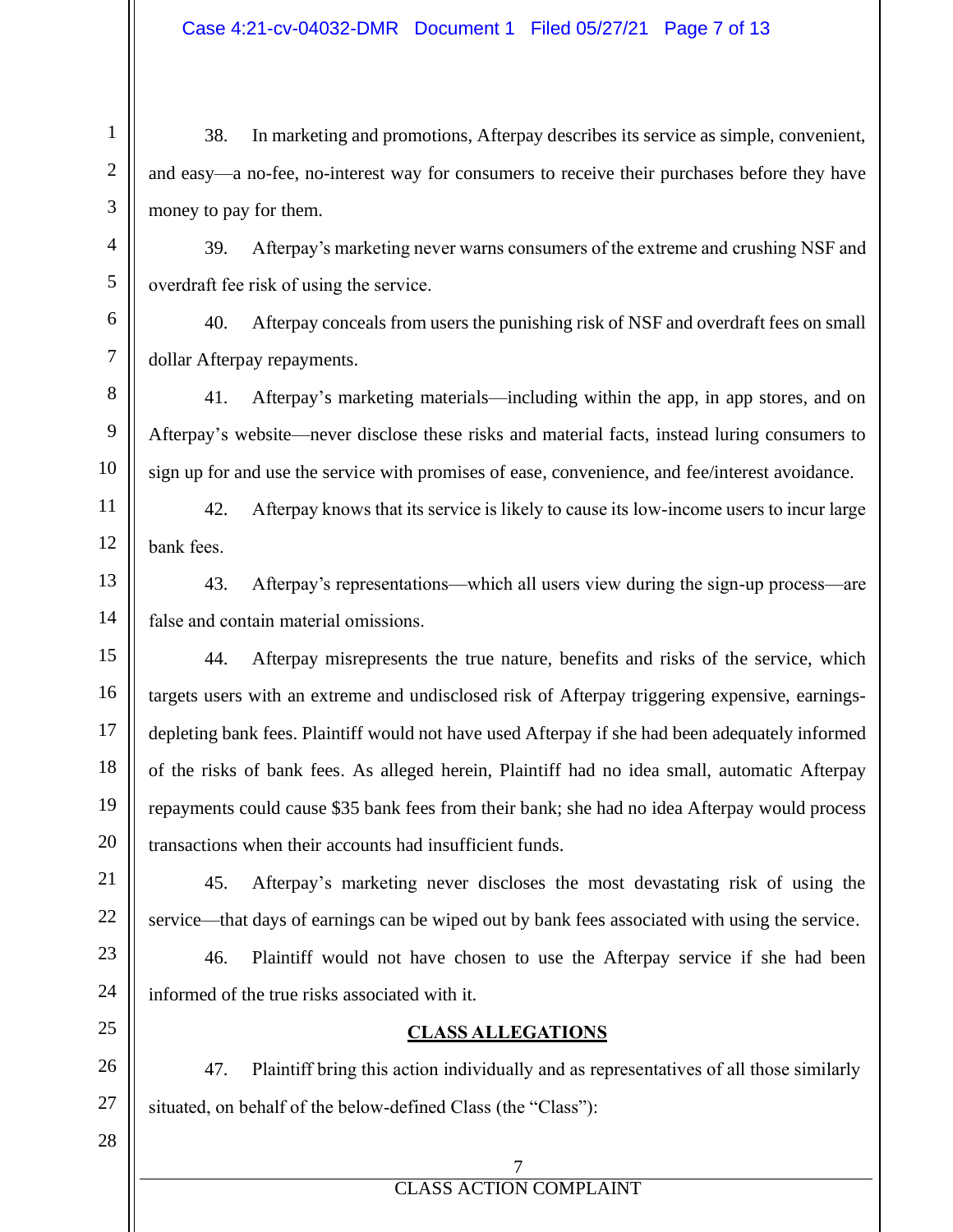#### Case 4:21-cv-04032-DMR Document 1 Filed 05/27/21 Page 8 of 13

All persons who used the Afterpay Service and incurred an overdraft or NSF Fee as a result of a Afterpay repayment deduction.

48. Excluded from the Class are Defendant and its affiliates, parents, subsidiaries, employees, officers, agents, and directors. Also excluded are any judicial officers presiding over this matter and the members of their immediate families and judicial staffs.

49. This case is appropriate for class treatment because Plaintiff can prove the elements of her claims on a class wide basis using the same evidence as would be used to prove those elements in individual actions alleging the same claims.

50. **Numerosity:** The members of the Class are so numerous that joinder of all members would be unfeasible and impracticable. The precise membership of the Class is unknown to Plaintiff at this time; however, it is estimated that the Class number is greater than one hundred individuals. The identity of such membership is readily ascertainable via inspection of Defendant's books and records or other approved methods. Class members may be notified of the pendency of this action by mail, email, internet postings, and/or publication.

51. **Common Questions of Law or Fact:** There are common questions of law and fact as to Plaintiff and all other similarly situated persons, which predominate over questions affecting only individual Class members, including, without limitation:

- a) Whether Afterpay's representations and omissions about its service are false, misleading, deceptive, or likely to deceive; b) Whether Afterpay failed to disclose the NSF and overdraft fee risks of
	- using its service;
	- c) Whether Plaintiff and the Class members were damaged by Afterpay's conduct;
	- d) Whether Afterpay's actions or inactions violated the consumer protection statute invoked herein; and
	- e) Whether Plaintiff are entitled to a preliminary and permanent injunction enjoining Defendant's conduct.

## 8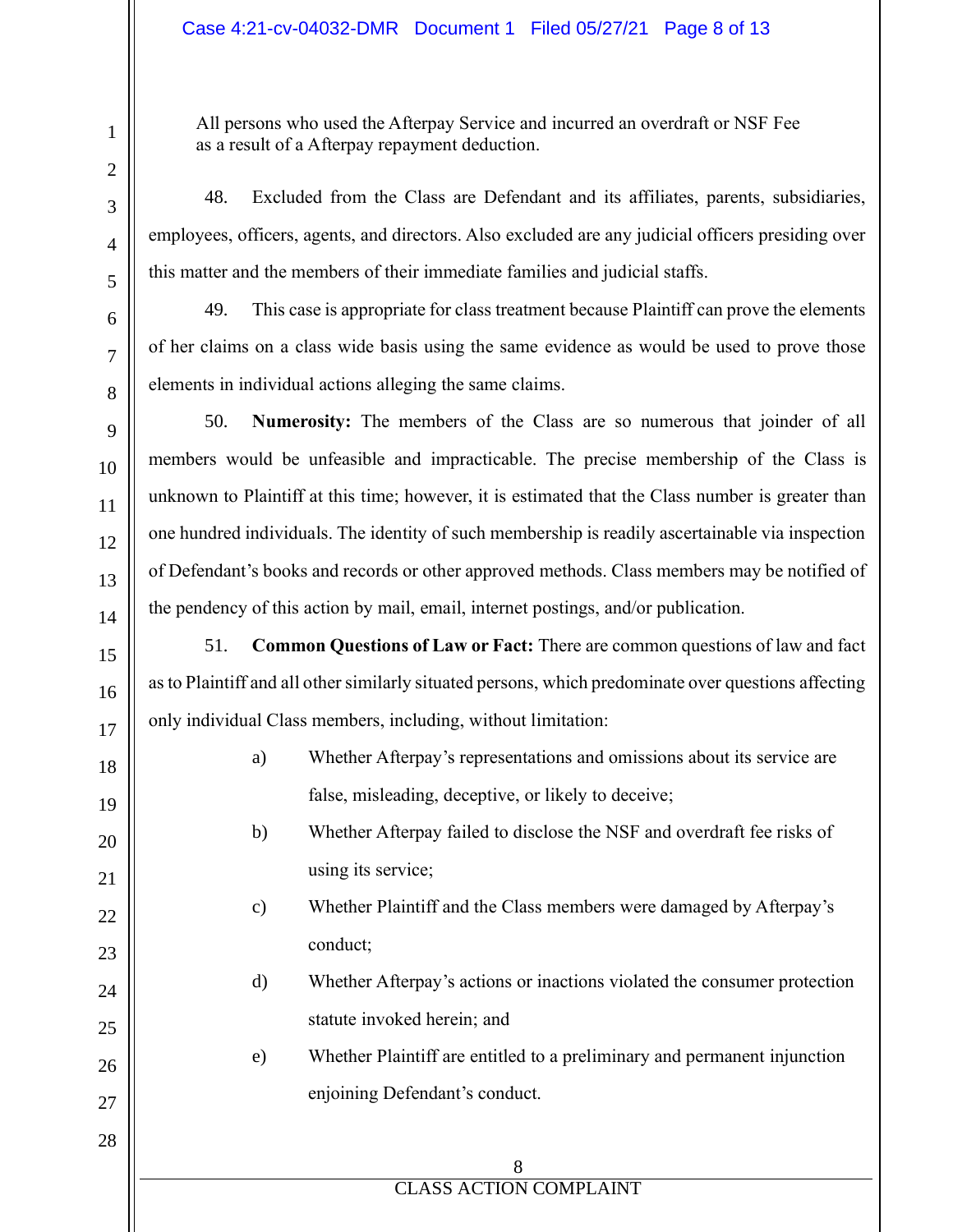52. **Predominance of Common Questions:** Common questions of law and fact predominate over questions that affect only individual members of the Class. The common questions of law set forth above are numerous and substantial and stem from Afterpay's uniform practices applicable to each individual Class member. As such, these common questions predominate over individual questions concerning each Class member's showing as to his or her eligibility for recovery or as to the amount of his or her damages.

53. **Typicality:** Plaintiff's claims are typical of the claims of the other members of the Class because, among other things, Plaintiff and all Class members were similarly injured through Afterpay's uniform misconduct as alleged above. As alleged herein, Plaintiff, like the members of the Class, were deprived of monies that rightfully belonged to them. Further, there are no defenses available to Afterpay that are unique to Plaintiff.

54. **Adequacy of Representation:** Plaintiff is an adequate class representative because who is fully prepared to take all necessary steps to represent fairly and adequately the interests of the members of the Class, and because her interests do not conflict with the interests of the other Class members they seek to represent. Moreover, Plaintiff's attorneys are ready, willing, and able to fully and adequately represent Plaintiff and the members of the Class. Plaintiff's attorneys are experienced in complex class action litigation, and they will prosecute this action vigorously.

55. **Superiority:** The nature of this action and the claims available to Plaintiff and members of the Class make the class action format a particularly efficient and appropriate procedure to redress the violations alleged herein. If each Class member were required to file an individual lawsuit, Afterpay would necessarily gain an unconscionable advantage since it would be able to exploit and overwhelm the limited resources of each individual Plaintiff with its vastly superior financial and legal resources. Moreover, the prosecution of separate actions by individual Class members, even if possible, would create a substantial risk of inconsistent or varying verdicts or adjudications with respect to the individual Class members against Afterpay, and which would establish potentially incompatible standards of conduct for Afterpay and/or

28

1

2

3

4

5

6

7

8

9

10

11

12

13

14

15

16

17

18

19

20

21

22

23

24

25

26

27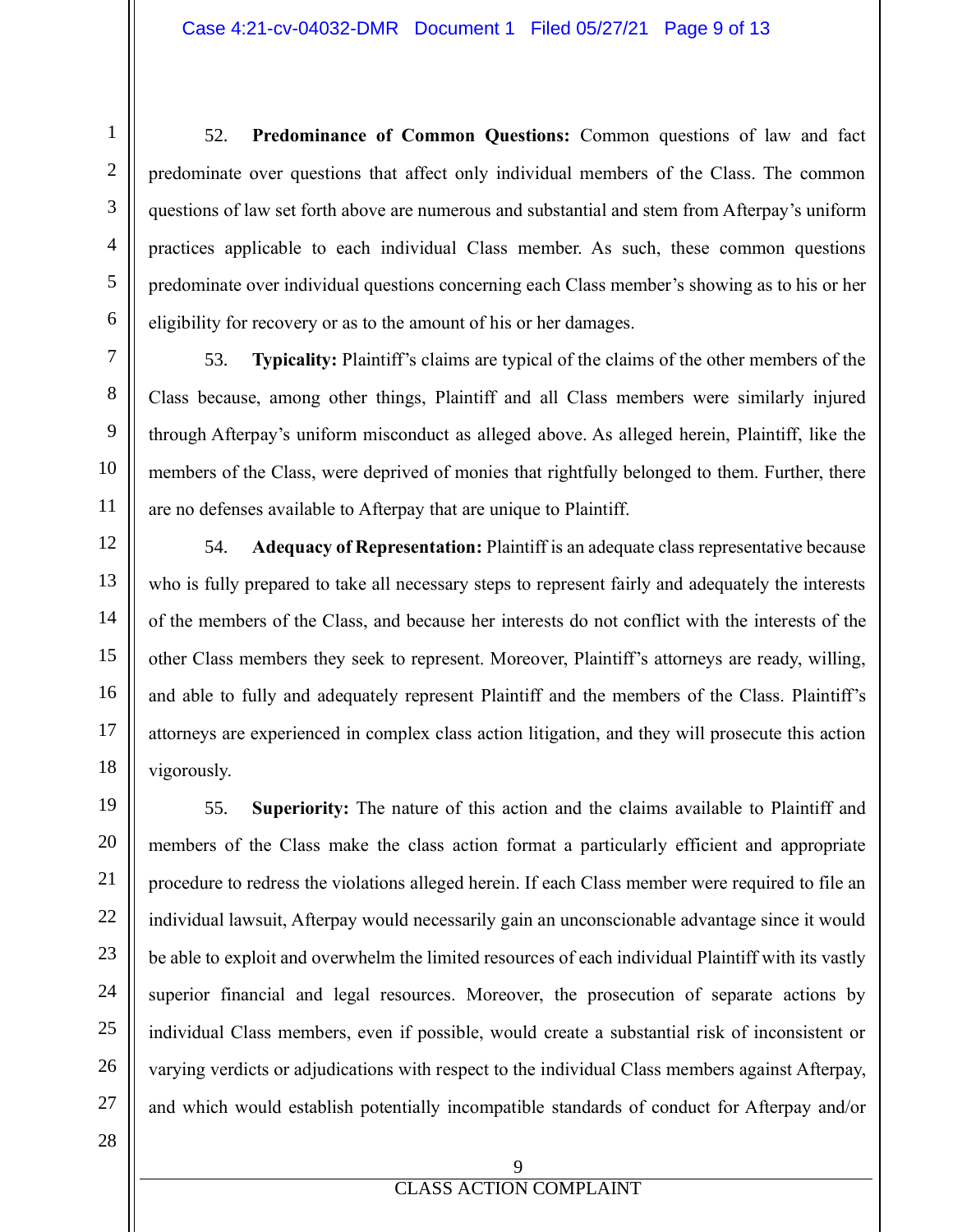legal determinations with respect to individual Class members which would, as a practical matter, be dispositive of the interests of the other Class members not parties to adjudications or which would substantially impair or impede the ability of the Class members to protect their interests. Further, the claims of the individual members of the Class are not sufficiently large to warrant vigorous individual prosecution considering all of the concomitant costs and expenses attending thereto.

#### **FIRST CAUSE OF ACTION Violation of California's Unfair Competition Law ("UCL") Cal. Bus. & Prof. Code § 17200,** *et seq.* **(On Behalf of Plaintiff and the Class)**

56. Plaintiff repeats, realleges, and incorporates by reference each of the foregoing paragraphs of this Complaint as if fully set forth herein.

57. California Business & Professions Code § 17200 prohibits acts of "unfair competition," including any "unlawful, unfair or fraudulent business act or practice." Afterpay's conduct related to its misrepresentations and omissions about the true nature of using its "buy now, pay later" service violates the statute's "unfair" and "fraudulent" prongs.

58. The UCL imposes strict liability. Plaintiff need not prove that Afterpay intentionally or negligently engaged in unlawful, unfair, or fraudulent business practices—but only that such practices occurred.

59. A business act or practice is "unfair" under the UCL if it offends an established public policy or is immoral, unethical, oppressive, unscrupulous, or substantially injurious to consumers, and that unfairness is determined by weighing the reasons, justifications, and motives of the practice against the gravity of the harm to the alleged victims.

60. A business act or practice is "fraudulent" under the UCL if it is likely to deceive members of the public.

61. A business act or practice is "unlawful" under the UCL if it violates any other law or regulation.

1

2

3

4

5

6

7

8

9

10

11

12

28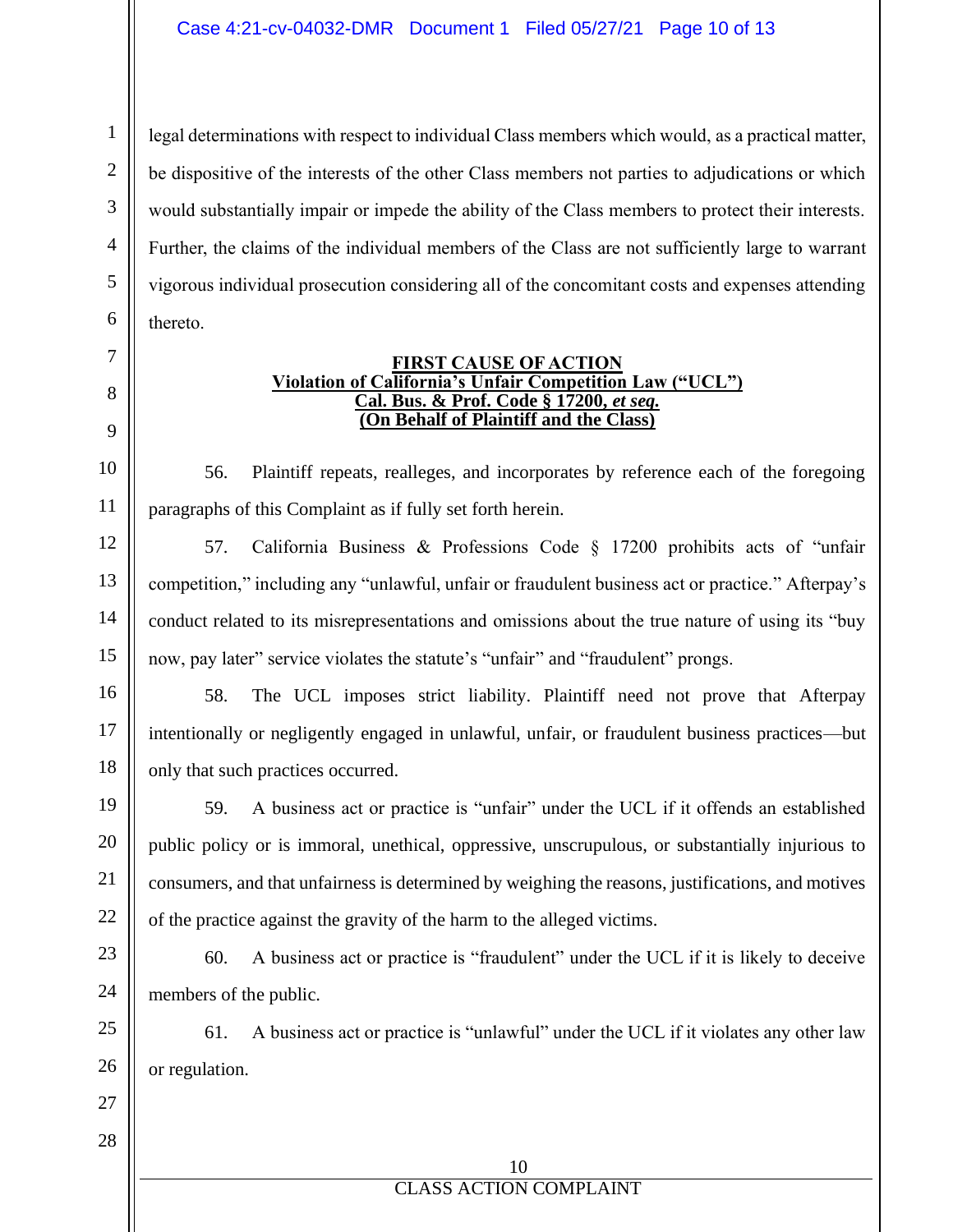62. Afterpay committed unfair and fraudulent business acts and practices in violation of Cal. Bus. & Prof. Code § 17200, *et seq.,* by affirmatively and knowingly misrepresenting on its website, app, and marketing materials that its service is a simple, convenient, and easy no-fee, no-interest way for consumers to receive their purchases before they have money to pay for them with "no surprises," but fails to warn consumers of the extreme and crushing NSF and overdraft fee risk of using the service.

63. Defendant's acts and practices offend an established public policy of promoting transparency in the marketplace regarding the real risks of utilizing financial services that have a high potential of incurring devastating banking fees, and constitute immoral, unethical, oppressive, and unscrupulous activities that are substantially injurious to consumers.

64. The harm to Plaintiff and the Class outweighs the utility of Defendant's practices. There were reasonably available alternatives to further Defendant's legitimate business interests, other than the misleading and deceptive conduct described herein.

65. Afterpay's business practices have misled Plaintiff and the proposed Class and will continue to mislead them in the future.

66. Plaintiff relied on Defendant's misrepresentations about the Afterpay service, believing it would be "simple" to use, with "no surprises," "no interest," and "no fees."

67. By falsely marketing its "buy now, pay later" service as such, Afterpay deceived Plaintiff and Class members into using the Afterpay service, only to find out that using Afterpay would trigger expensive, earnings-depleting bank fees.

68. Had Plaintiff known the truth about the Afterpay service, she would not have signed up for Afterpay.

69. As a direct and proximate result of Afterpay's unfair, fraudulent, and unlawful practices, Plaintiff and Class members suffered and will continue to suffer actual damages in the form of overdraft and NSF fees. Defendant's fraudulent conduct is ongoing and presents a continuing threat to Class members in that they will continue to be deceived into signing up for

1

2

3

4

5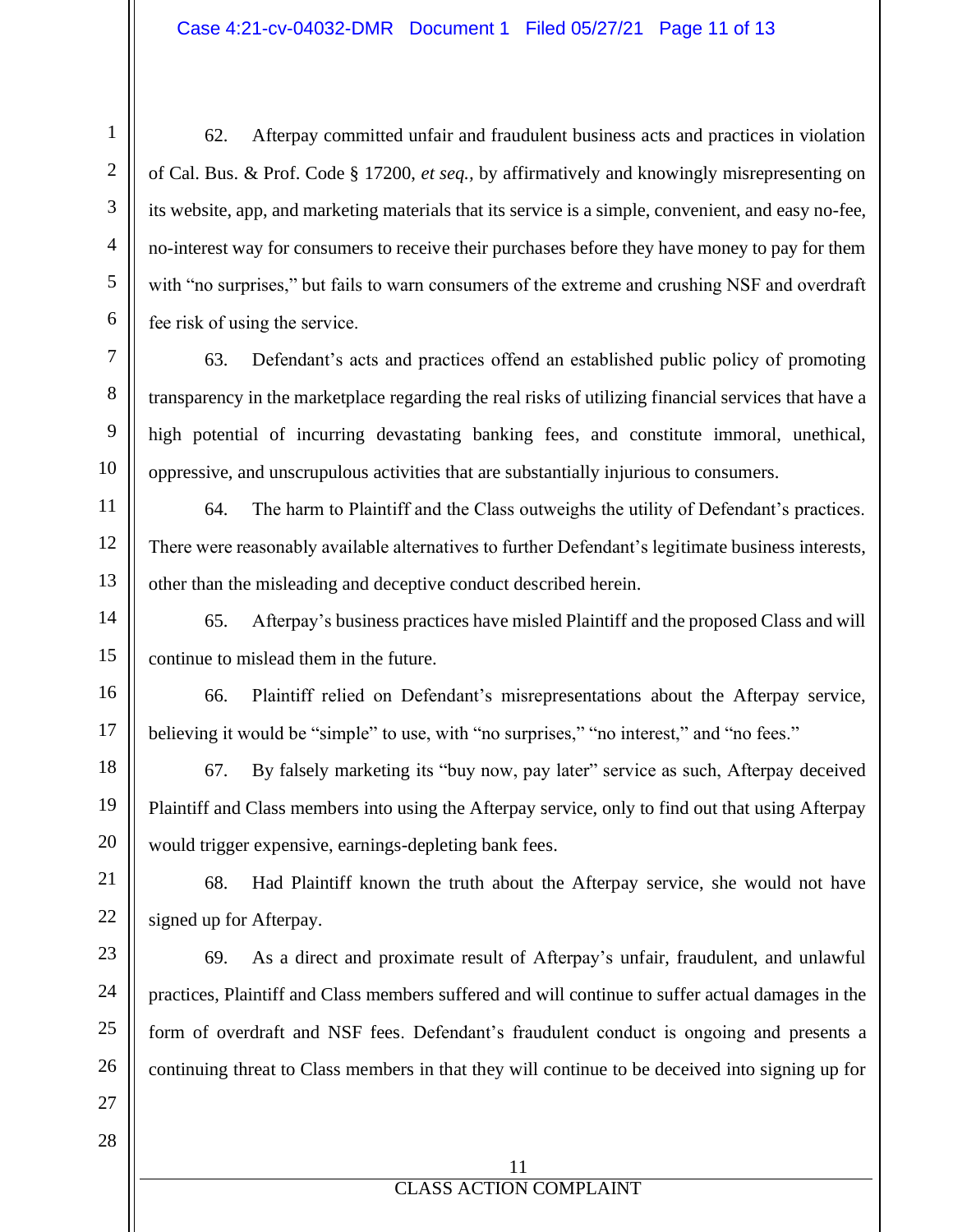Afterpay under the false belief that it is a "free" service without any "surprises," when in reality, users are exposed to a heightened risk of incurring expensive bank fees when using Afterpay

70. As a result of its unfair, fraudulent, and unlawful conduct, Afterpay has been unjustly enriched and should be required to disgorge its unjust profits and make restitution to Plaintiff and Class members pursuant to Cal. Bus. & Prof. Code § 17203 and 17204.

71. Pursuant to Business & Professions Code §§ 17203 and 17500, Plaintiff and the members of the Class, on behalf of the general public, seek an order of this Court enjoining Defendant from continuing to engage, use, or employ its unfair, unlawful, and fraudulent practices.

#### **PRAYER FOR RELIEF**

WHEREFORE, Plaintiff, individually and on behalf of the Classes, demands a jury trial on all claims so triable and judgment as follows:

- A. Certifying the proposed Classes pursuant to Federal Rule of Civil Procedure 23, appointing Plaintiff as representative of the Classes, and appointing counsel for Plaintiff as lead counsel for the respective Classes;
- B. Declaring that Afterpay's policies and practices as described herein constitute a breach of contract, a breach of the covenant of good faith and fair dealing or unjust enrichment, and/or a violation of the UCL;
- C. Public injunctive relief enjoining Afterpay from the wrongful conduct as described herein;
- D. Awarding restitution of all fees at issue paid to Afterpay by Plaintiff and the Classes as a result of the wrongs alleged herein in an amount to be determined at trial;
- E. Compelling disgorgement of the ill-gotten gains derived by Defendant from its misconduct;
	- F. Awarding actual and/or compensatory damages in an amount according to proof;
	- G. Punitive and exemplary damages;
- H. Awarding pre-judgment interest at the maximum rate permitted by applicable law;
	- 12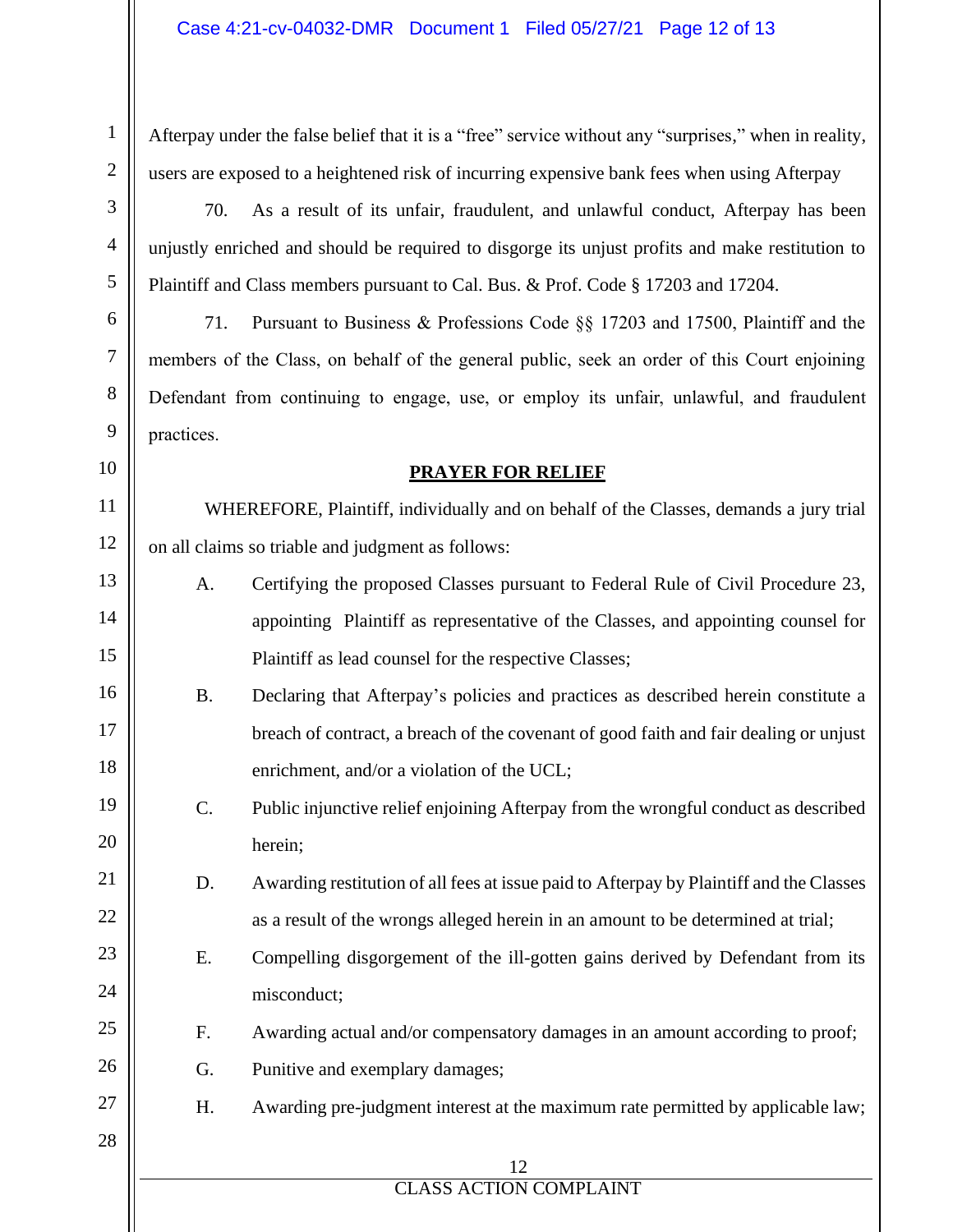$\mathbf{I}$ 

| $\mathbf{1}$     | I.<br>Reimbursing all costs, expenses, and disbursements accrued by Plaintiff in              |
|------------------|-----------------------------------------------------------------------------------------------|
| $\overline{2}$   | connection with this action, including reasonable attorneys' fees, costs, and                 |
| 3                | expenses, pursuant to applicable law and any other basis; and                                 |
| 4                | J.<br>Awarding such other relief as this Court deems just and proper.                         |
| 5                | <b>DEMAND FOR JURY TRIAL</b>                                                                  |
| 6                | Plaintiff and all others similarly situated hereby demand trial by jury on all issues in this |
| $\boldsymbol{7}$ | Class Action Complaint that are so triable.                                                   |
| 8                | <b>KALIEL GOLD PLLC</b><br>Dated: May 25, 2021                                                |
| 9                | By:/s/ Jeffrey D. Kaliel                                                                      |
| 10               | Jeffrey D. Kaliel (SBN 238293)                                                                |
| 11               | Sophia Goren Gold (SBN 307971)<br>1100 15 <sup>th</sup> Street NW, 4 <sup>th</sup> Floor      |
| 12               | Washington, D.C. 20005<br>Telephone: (202) 350-4783                                           |
| 13               | Facsimile: (202) 871-8180                                                                     |
| 14               | jkaliel@kalielpllc.com<br>sgold@kalielgold.com                                                |
| 15               | THE KICK LAW FIRM, APC                                                                        |
| 16               | <b>Taras Kick (SBN 143379)</b><br>Jeffrey C. Bils (SBN 301629)                                |
| 17               | 815 Moraga Drive<br>Los Angeles, CA 90049                                                     |
| 18               | Telephone: (310) 395-2988<br>Facsimile: (310) 395-2088                                        |
| 19               | Emails: Taras@kicklawfirm.com<br>Jeff@kicklawfirm.com                                         |
| 20               |                                                                                               |
| 21               | Attorneys for Plaintiff and the Proposed Class                                                |
| 22               |                                                                                               |
| 23               |                                                                                               |
| 24               |                                                                                               |
| 25               |                                                                                               |
| 26               |                                                                                               |
| 27               |                                                                                               |
| 28               |                                                                                               |
|                  | 13                                                                                            |
|                  | <b>CLASS ACTION COMPLAINT</b>                                                                 |
|                  |                                                                                               |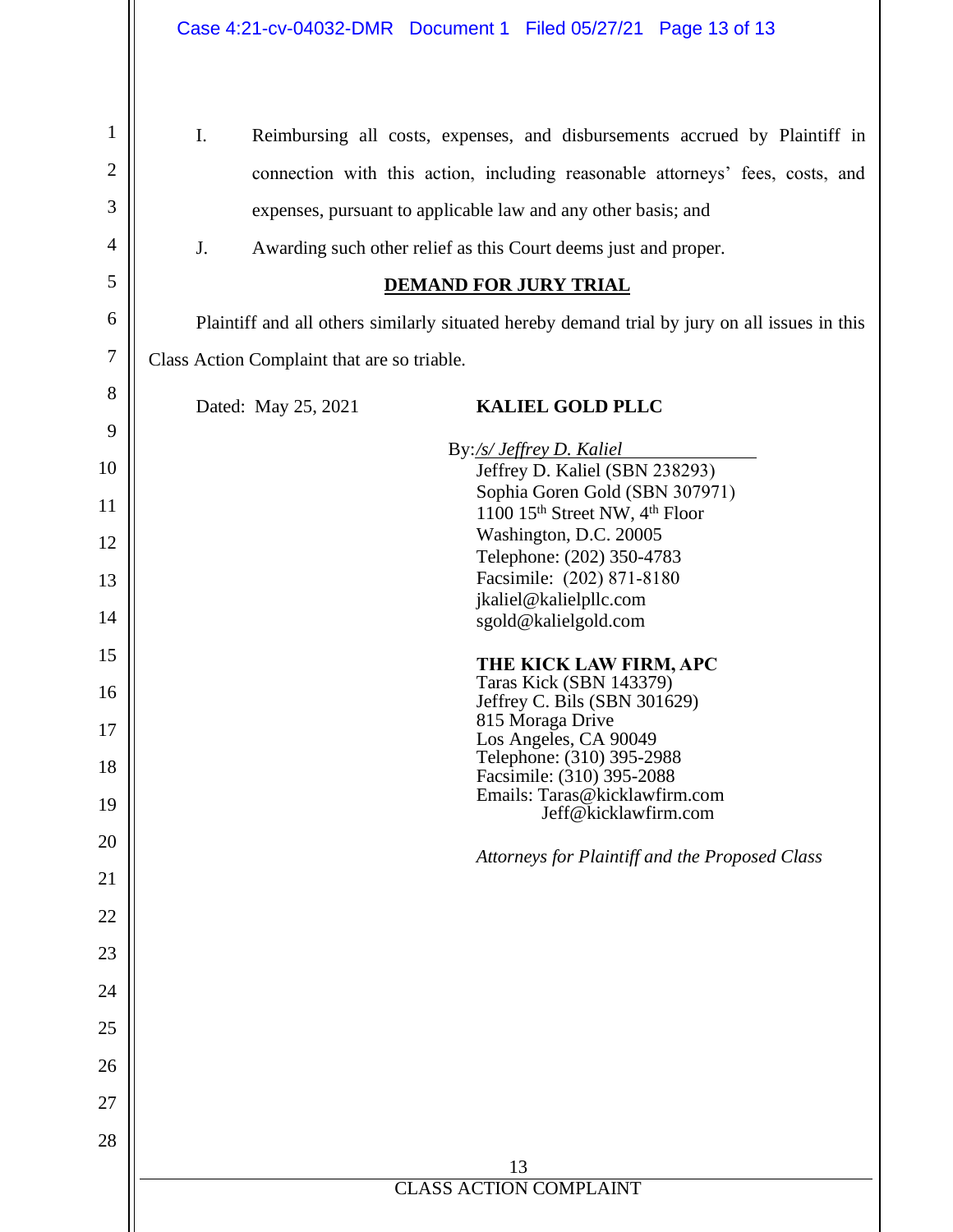#### Case 4:21-cv-04032-DMR Document 1-1 Filed 05/27/21 Page 1 of 1

JS-CAND 44 (Rev. 10/2020)<br>The JS-CAND 44 civil cover sheet and the information contained herein neither replace nor supplement the filing and service of pleadings or other papers as required by law,<br>except as provided by l

|     | I. (a) PLAINTIFFS                                                                                                | <b>DEFENDANTS</b>                                 |                                                                                 |                |     |                                                                                                             |     |                       |
|-----|------------------------------------------------------------------------------------------------------------------|---------------------------------------------------|---------------------------------------------------------------------------------|----------------|-----|-------------------------------------------------------------------------------------------------------------|-----|-----------------------|
|     | BROOKE MILLER, individually, and on behalf of all others similarly situated,   AFTERPAY US                       |                                                   |                                                                                 |                |     |                                                                                                             |     |                       |
|     | (b) County of Residence of First Listed Plaintiff<br>Greene County, Missouri<br>(EXCEPT IN U.S. PLAINTIFF CASES) |                                                   | County of Residence of First Listed Defendant<br>(IN U.S. PLAINTIFF CASES ONLY) |                |     | San Francisco, Califoria                                                                                    |     |                       |
|     |                                                                                                                  | NOTE:                                             | THE TRACT OF LAND INVOLVED.                                                     |                |     | IN LAND CONDEMNATION CASES, USE THE LOCATION OF                                                             |     |                       |
| (c) | Attorneys (Firm Name, Address, and Telephone Number)                                                             | Attorneys (If Known)                              |                                                                                 |                |     |                                                                                                             |     |                       |
|     | Kaliel Gold PLLC<br>1100 15th Street NW, 4th Floor, Washington, DC 20005 (202) 350-4783                          |                                                   |                                                                                 |                |     |                                                                                                             |     |                       |
| Н.  | <b>BASIS OF JURISDICTION</b> (Place an "X" in One Box Only)                                                      | (For Diversity Cases Only)                        |                                                                                 |                |     | [111. CITIZENSHIP OF PRINCIPAL PARTIES (Place an "X" in One Box for Plaintiff<br>and One Box for Defendant) |     |                       |
|     |                                                                                                                  |                                                   |                                                                                 | <b>PTF</b>     | DEF |                                                                                                             | PTF | DEF                   |
|     | <b>Federal Question</b><br>U.S. Government Plaintiff<br>(U.S. Government Not a Party)                            | Citizen of This State                             |                                                                                 |                |     | Incorporated or Principal Place<br>of Business In This State                                                | 4   | $\times$ <sup>4</sup> |
|     | U.S. Government Defendant $\times$ 4<br>Diversity<br>(Indicate Citizenship of Parties in Item III)               | <b>Citizen of Another State</b>                   |                                                                                 | x <sub>2</sub> |     | Incorporated and Principal Place<br>of Business In Another State                                            | s   | 5                     |
|     |                                                                                                                  | Citizen or Subject of a<br><b>Foreign Country</b> |                                                                                 | 3              |     | Foreign Nation                                                                                              | 6   | 6                     |

#### **IV, NATURE OF SUIT** *(Place an "X" in One Box O11/y)*

| <b>CONTRACT</b>                                             |                                                                                                                | <b>TORTS</b>                                             | <b>FORFEITURE/PENALTY</b>                  | <b>BANKRUPTCY</b>                        | <b>OTHER STATUTES</b>                             |
|-------------------------------------------------------------|----------------------------------------------------------------------------------------------------------------|----------------------------------------------------------|--------------------------------------------|------------------------------------------|---------------------------------------------------|
| 110 Insurance                                               | PERSONAL INJURY                                                                                                | PERSONAL INJURY                                          | 625 Drug Related Seizure of                | 422 Appeal 28 USC § 158                  | 375 False Claims Act                              |
| 120 Marine                                                  | 310 Airplane                                                                                                   | 365 Personal Injury - Product                            | Property 21 USC § 881                      | 423 Withdrawal 28 USC                    | 376 Oui Tam (31 USC                               |
| 130 Miller Act                                              | 315 Airplane Product Liability                                                                                 | Liability                                                | 690 Other                                  | \$157                                    | \$3729(a)                                         |
| 140 Negotiable Instrument                                   | 320 Assault, Libel & Slander                                                                                   | 367 Health Care/                                         | <b>LABOR</b>                               | <b>PROPERTY RIGHTS</b>                   | 400 State Reapportionment                         |
| 150 Recovery of                                             | 330 Federal Employers'                                                                                         | Pharmaceutical Personal                                  | 710 Fair Labor Standards Act               | 820 Copyrights                           | 410 Antitrust                                     |
| Overpayment Of                                              | <b>Liability</b>                                                                                               | <b>Injury Product Liability</b>                          | 720 Labor/Management                       | 830 Patent                               | 430 Banks and Banking                             |
| Veteran's Benefits                                          | 340 Marine                                                                                                     | 368 Asbestos Personal Injury<br><b>Product Liability</b> | <b>Relations</b>                           | 835 Patent-Abbreviated New               | 450 Commerce                                      |
| 151 Medicare Act                                            | 345 Marine Product Liability                                                                                   | PERSONAL PROPERTY                                        | 740 Railway Labor Act                      | Drug Application                         | 460 Deportation                                   |
| 152 Recovery of Defaulted<br><b>Student Loans (Excludes</b> | 350 Motor Vehicle                                                                                              |                                                          | 751 Family and Medical                     | 840 Trademark                            | 470 Racketeer Influenced &                        |
| Veterans)                                                   | 355 Motor Vehicle Product                                                                                      | X 370 Other Fraud                                        | Leave Act                                  | 880 Defend Trade Secrets                 | <b>Corrupt Organizations</b>                      |
| 153 Recovery of                                             | Liability                                                                                                      | 371 Truth in Lending                                     | 790 Other Labor Litigation                 | Act of 2016                              | 480 Consumer Credit                               |
| Overpayment                                                 | 360 Other Personal Injury                                                                                      | 380 Other Personal Property<br>Damage                    | 791 Employee Retirement                    | <b>SOCIAL SECURITY</b>                   | 485 Telephone Consumer<br><b>Protection Act</b>   |
| of Veteran's Benefits                                       | 362 Personal Injury -Medical                                                                                   | 385 Property Damage Product                              | Income Security Act                        | 861 HIA (1395ff)                         | 490 Cable/Sat TV                                  |
| 160 Stockholders' Suits                                     | Malpractice                                                                                                    | Liability                                                | <b>IMMIGRATION</b>                         | 862 Black Lung (923)                     | 850 Securities/Commodities/                       |
| 190 Other Contract                                          | <b>CIVIL RIGHTS</b>                                                                                            | <b>PRISONER PETITIONS</b>                                | <b>462 Naturalization</b>                  | 863 DIWC/DIWW (405(g))                   | Exchange                                          |
| 195 Contract Product Liability                              |                                                                                                                |                                                          | Application                                | 864 SSID Title XVI                       | 890 Other Statutory Actions                       |
| 196 Franchise                                               | 440 Other Civil Rights                                                                                         | <b>HABEAS CORPUS</b>                                     | 465 Other Immigration                      | 865 RSI (405(g))                         | 891 Agricultural Acts                             |
| <b>REAL PROPERTY</b>                                        | 441 Voting                                                                                                     | <b>463 Alien Detainee</b>                                | <b>Actions</b>                             | <b>FEDERAL TAX SUITS</b>                 | 893 Environmental Matters                         |
| 210 Land Condemnation                                       | 442 Employment<br>443 Housing/                                                                                 | 510 Motions to Vacate<br>Sentence                        |                                            | 870 Taxes (U.S. Plaintiff or             | 895 Freedom of Information                        |
| 220 Foreclosure                                             | Accommodations                                                                                                 | 530 General                                              |                                            | Defendant)                               | Act                                               |
| 230 Rent Lease & Ejectment                                  | 445 Amer. w/Disabilities-                                                                                      | 535 Death Penalty                                        |                                            | 871 IRS-Third Party 26 USC               | 896 Arbitration                                   |
| 240 Torts to Land                                           | Employment                                                                                                     | <b>OTHER</b>                                             |                                            | §7609                                    | 899 Administrative Procedure                      |
| 245 Tort Product Liability                                  | 446 Amer. w/Disabilities-Other                                                                                 | 540 Mandamus & Other                                     |                                            |                                          | Act/Review or Appeal of                           |
| 290 All Other Real Property                                 | <b>448 Education</b>                                                                                           | 550 Civil Rights                                         |                                            |                                          | <b>Agency Decision</b>                            |
|                                                             |                                                                                                                | 555 Prison Condition                                     |                                            |                                          | 950 Constitutionality of State<br><b>Statutes</b> |
|                                                             |                                                                                                                | 560 Civil Detainee-                                      |                                            |                                          |                                                   |
|                                                             |                                                                                                                | <b>Conditions of</b>                                     |                                            |                                          |                                                   |
|                                                             |                                                                                                                | Confinement                                              |                                            |                                          |                                                   |
|                                                             |                                                                                                                |                                                          |                                            |                                          |                                                   |
| V.<br><b>ORIGIN</b> (Place an "X" in One Box Only)          |                                                                                                                |                                                          |                                            |                                          |                                                   |
| X I Original<br>$\mathbf{2}$                                | Removed from<br>3                                                                                              | <b>Remanded from</b><br>4                                | 5 Transferred from<br><b>Reinstated or</b> | Multidistrict<br>6                       | 8 Multidistrict                                   |
| Proceeding                                                  | <b>State Court</b>                                                                                             | <b>Appellate Court</b><br>Reopened                       | Another District (specify)                 | Litigation-Transfer                      | Litigation-Direct File                            |
|                                                             |                                                                                                                |                                                          |                                            |                                          |                                                   |
| VI.<br><b>CAUSE OF</b>                                      | Cite the U.S. Civil Statute under which you are filing (Do not cite jurisdictional statutes unless diversity): |                                                          |                                            |                                          |                                                   |
| <b>ACTION</b>                                               | 28 U.S.C. § 1332(d)(2) and 1332 (d)(5)(B); California Bus. & Prof. Code § 17200, et seq.                       |                                                          |                                            |                                          |                                                   |
|                                                             | Brief descrintion of cause:                                                                                    |                                                          |                                            |                                          |                                                   |
|                                                             | Breach of covenant of good faith and fair dealing; false advertising                                           |                                                          |                                            |                                          |                                                   |
| VII.                                                        | <b>REQUESTED IN / CHECK IF THIS IS A CLASS ACTION</b>                                                          |                                                          | <b>DEMANDS</b>                             | CHECK YES only if demanded in complaint: |                                                   |
| <b>COMPLAINT:</b>                                           | UNDER RULE 23, Fed. R. Civ. P.                                                                                 |                                                          |                                            | <b>JURY DEMAND:</b>                      | X Yes<br>No                                       |
|                                                             |                                                                                                                |                                                          |                                            |                                          |                                                   |
| VIII. RELATED CASE(S),                                      |                                                                                                                |                                                          |                                            |                                          |                                                   |
|                                                             | <b>JUDGE</b>                                                                                                   |                                                          | <b>DOCKET NUMBER</b>                       |                                          |                                                   |
| <b>IF ANY</b> (See instructions):                           |                                                                                                                |                                                          |                                            |                                          |                                                   |
| IX.                                                         | DIVISIONAL ASSIGNMENT (Civil Local Rule 3-2)                                                                   |                                                          |                                            |                                          |                                                   |
| (Place an "X" in One Box Only)                              |                                                                                                                | <b>× SAN FRANCISCO/OAKLAND</b>                           | <b>SAN JOSE</b>                            |                                          | <b>EUREKA-MCKINLEYVILLE</b>                       |
|                                                             |                                                                                                                |                                                          |                                            |                                          |                                                   |
|                                                             |                                                                                                                |                                                          |                                            |                                          |                                                   |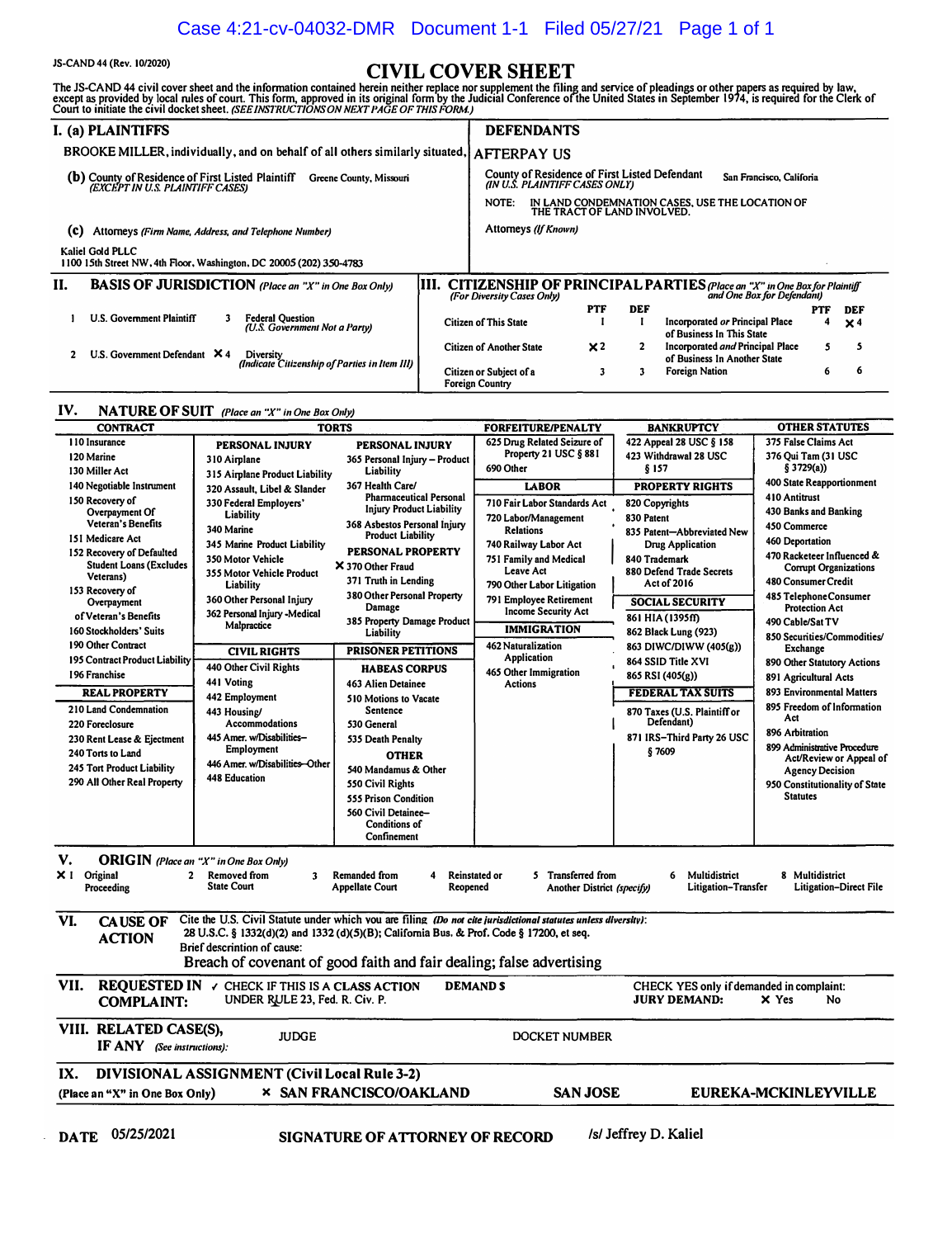**AO440 (Rev. 06/12) Summons in a Civil Action** 

## UNITED STATES DISTRICT COURT

**for the** 

**Northern District of California** 

**) ) ) ) ) ) ) ) ) ) ) )** 

BROOKE MILLER, individually, and on behalf of all others similarly siguated,

> *Plaintiff(s)*  v.

**Civil Action No.** 

AFTERPAYUS

*Defendant(s)* 

#### **SUMMONS IN A CIVIL ACTION**

**To:** *(Defendant's name and address)* Afterpay US

c/o Corporation Service of America -- CSC Lawyers Incorporating Service 2091 E. Grant Line Road Tracy, California 95376

**A lawsuit has been filed against you.** 

Within 21 days after service of this summons on you (not counting the day you received it) — or 60 days if you **are the United States or a United States agency, or an officer or employee of the United States described in Fed. R. Civ. P.** 12 (a)(2) or (3) — you must serve on the plaintiff an answer to the attached complaint or a motion under Rule 12 of **the Federal Rules of Civil Procedure. The answer or motion must be served on the plaintiff or plaintiff's attorney,** whose name and address are:

> Jeffrey D. Kaliel (jkaliel@kalielpllc.com) Sophia G. Gold (sgold@kalielgold.com 1100 15th Street NW, 4th Floor Washington, DC 20005 (202) 350-4783

**If you fail to respond, judgment by default will be entered against you for the relief demanded in the complaint. You also must file your answer or motion with the court.** 

*CLERK OF COURT* 

**Date:** --------- *Signature of Clerk or Deputy Clerk*